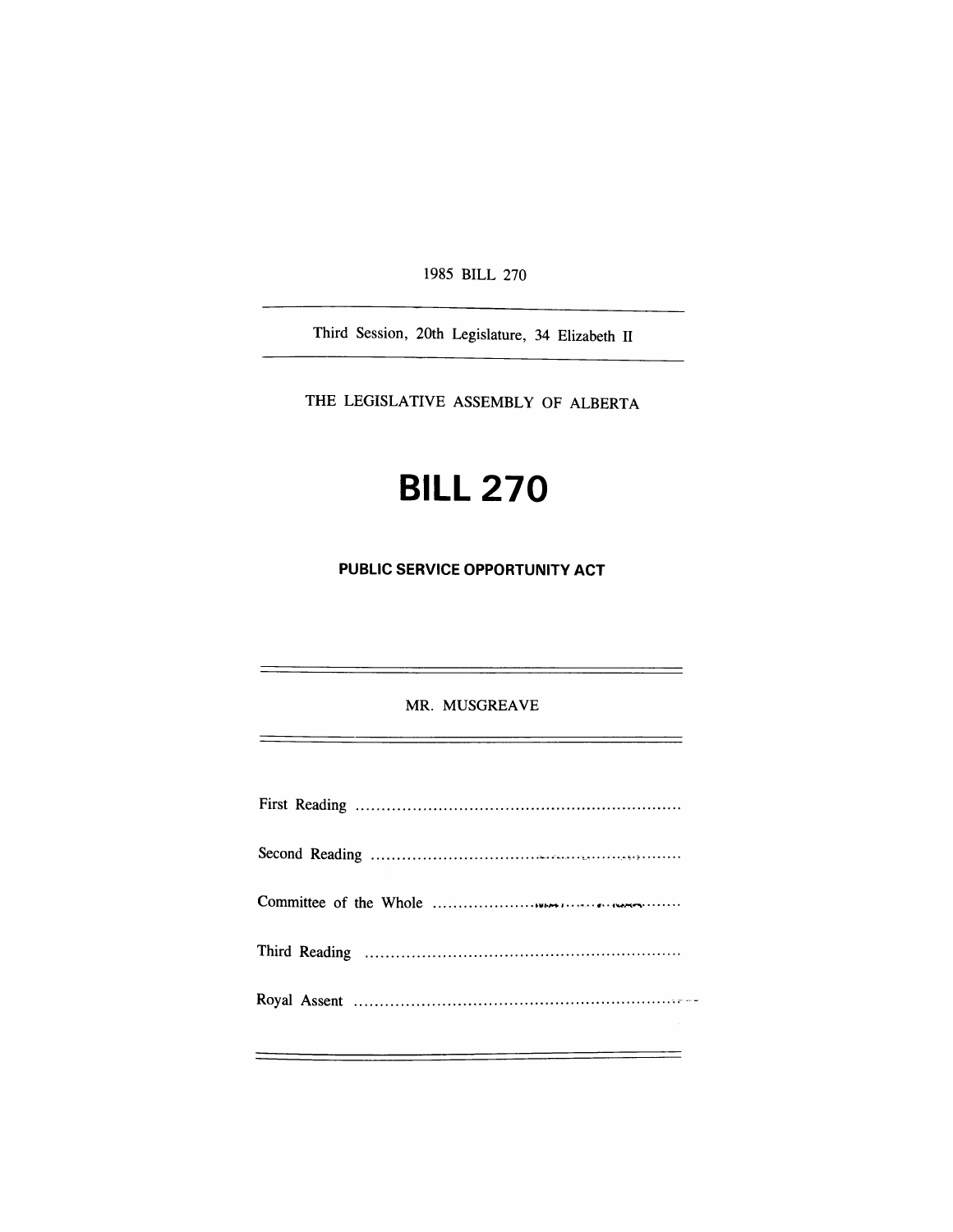*Bid 270 Mr. Musgreave* 

## **BILL 270**

#### **1985**

### **PUBLIC SERVICE REDUCTION ACT**

*(Assented to , 1985)* 

HER MAJESTY, by and with the advice and consent of the Legislative Assembly of Alberta, enacts as follows:

Definitions

1 In this Act,

(a) "Board" means the Public Service Opportunity Review Board established pursuant to section 4;

(b) "government service" means a service that is provided to the public by the Public Service of Alberta and is funded out of public money;

(c) "Minister" means the member of the Executive Council responsible for the government service in question;

(d) "public service cost" means the total cost of providing a government service, determined in the prescribed manner and including staff, accommodation, materials and overhead costs.

Proposal

2(1) Any person may submit to a Minister under whose administration the provision of a government service falls, a proposal in the prescribed form for the provision of the government service under contract.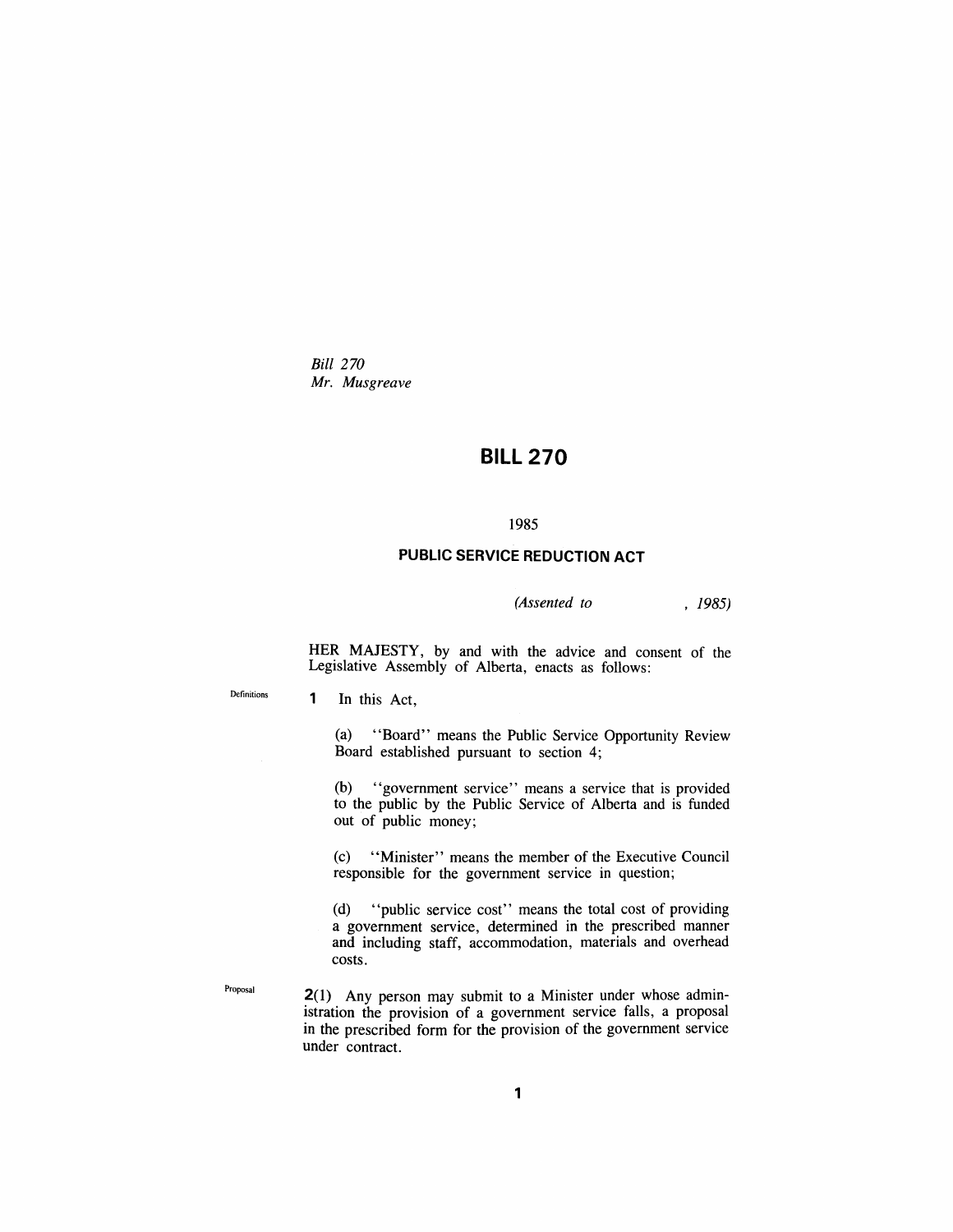(2) One or more members of the Public Service of Alberta may, alone or with others, directiy or through the interposition of a third party, make a proposal under subsection (1).

(3) Where a proposal is made in which a member of the Public Service of Alberta, his spouse or dependant, has a direct or indirect interest, the name of the member and the nature of his interest shall be disclosed in the proposal.

Proposal referred to Board

#### 3 Where the Minister is satisfied

(a) that the cost of providing the government service under contract will be less than half of the public service cost averaged over the 3 preceding years;

(b) that the provision of the government service under contract will not create any disadvantage to the public;

(c) that the level of service to the public under the contract will be equal to or better than that provided by the public service;

may refer the matter to the Board.

Board

4(1) There is hereby established the Public Service Opportunity Review Board which shall consist of 9 members appointed by the Lieutenant Governor in Council.

(2) The Board may receive such fees and remuneration of expenses as are ordered by the Lieutenant Governor in Council out of money appropriate to that purpose by the Legislature.

(3) The Board may sit in divisions consisting of not less than 3 members.

(4) The may make by-laws governing its procedures.

Proposal reviewed by Board

5(1) The purpose of the Board is to review opportunities for the provision of government services by the private sector or by employees in the Public Service of Alberta who wish to transfer to the private sector.

(2) The Board shall review every proposal submitted by a Minister and shall determine the public service cost of the government service under review and the cost when carried out as proposed under a contract.

(3) Where more than one proposal has been received for the provision of one government service by contract, the Board shall compare the proposals.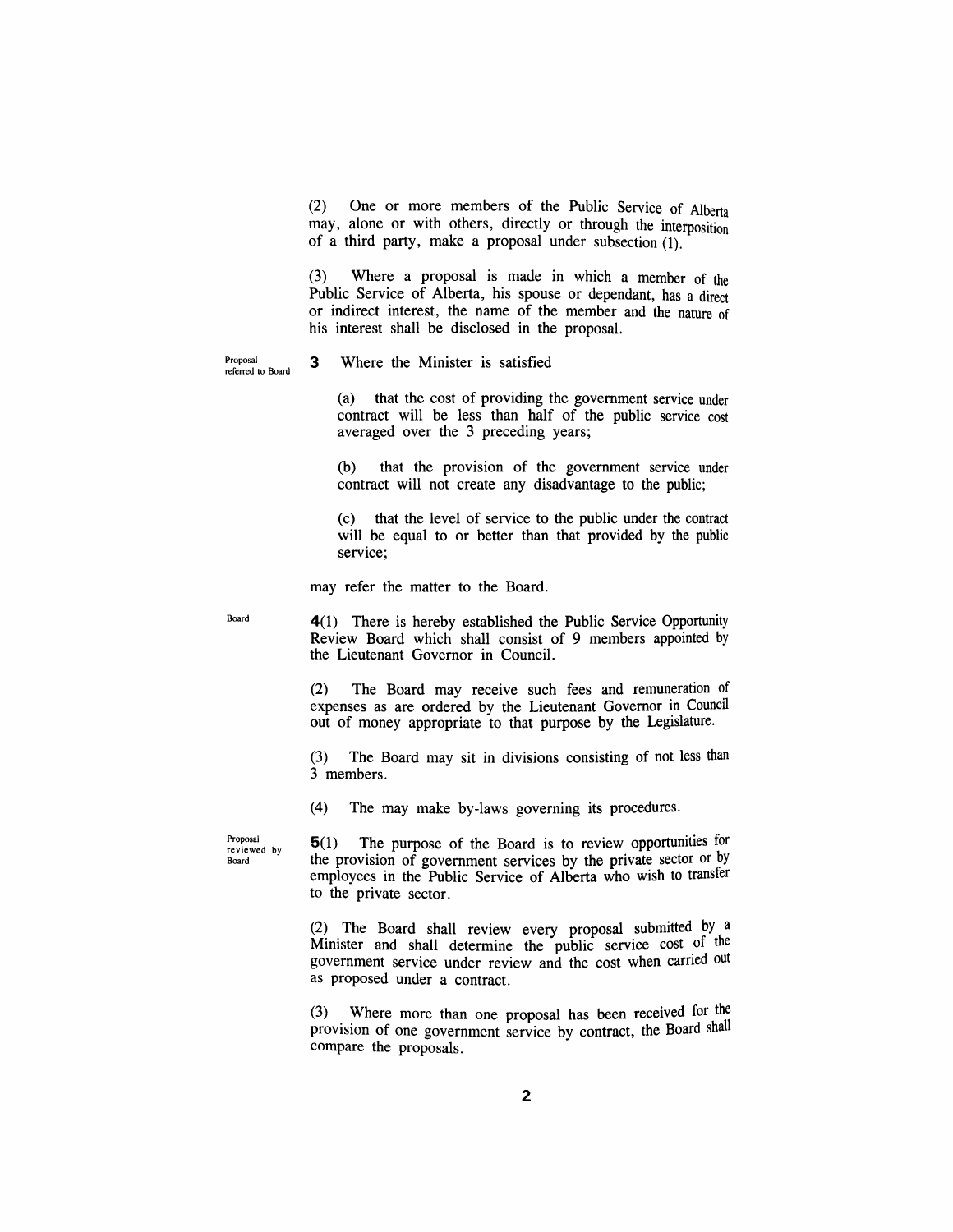(4) in respect ot each government service for which one or more proposals have been received, the Board shall hold a public hearing at which any person making a proposal shall be present and may be questioned by the Board on the proposal and as to his ability to carry it out.

(5) At the conclusion of its review the Board shall submit a report to the Minister with a recommendation as to the carrying out of the government service under contract, and where more than one proposal has been received for the provision of one government service, may recommend one of the proposals.

(6) The Board may seek the advice of the Auditor General as to the proper method of establishing the public service cost of the government service and the cost under a contract.

Contract 6 On receipt of a report from the Board the Minister, if he is satisfied that the government service can be provided under contract at less than half of the cost to the public if carried out by the Public Service, may award a contract to the person making the proposal for a period of not less than one and not more than 10 years, in accordance with the regulations.

**Review of**  7 The Minister may refer to the Board the performance of any contract awarded under section 6.

Loan

**Contract** 

8 The Minister may authorize a loan to a person who is awarded a contract pursuant to section 5, in an amount half of the anticipated saving of public money, at a rate of interest equal to the prime lending rate at a chartered bank determined according to the regulations, for a period of the lesser of

(a) half of the term of the contract entered into with the person making the proposal, and

(b) 3 years.

**Termination** 

9 Every contract entered into pursuant to this Act shall contain a provision that permits the contract to be terminated and the provision of the government service passed to another person or assumed by the Minister, in the event that

- (a) there has been a breach of contract; or
- (b) in the opinion of the Minister and of the Board

(i) the government service is not being provided to the public at an adequate level of convenience, speed, efficiency or courtesy, or

(ii) the person providing die service under contract is charging the public more for the service than is provided for in the contract.